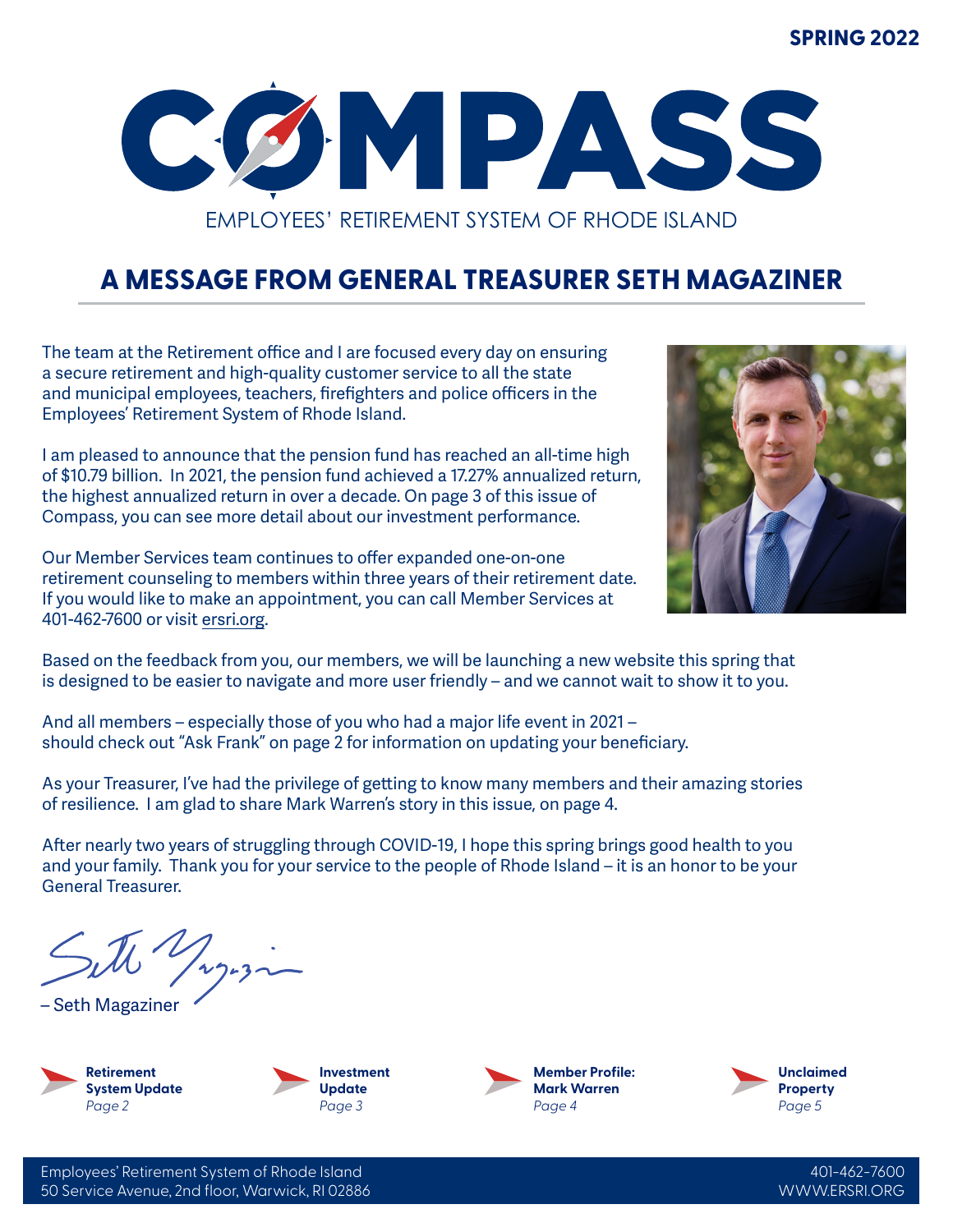## **RETIREMENT SYSTEM UPDATE**



### **ASK FRANK**

**Q:** I am not sure how to update my beneficiary –can you walk me through it?

**A:** Great question! The person you designate as your beneficiary – either a spouse, child, other family member or even an organization – is entitled to certain benefits when you pass away. At the time of hire and following any major life event – such as marriage, divorce, births or deaths – active employees and retirees should review their beneficiary information on their retirement account to ensure it is up-to-date.

Every member of the Retirement System - active or retired – is entitled to leave a death benefit to a beneficiary when they pass away. Also, you may select or have selected a pension benefit

option that provides your beneficiary a retirement allowance so you can support your survivors for years after you pass. Keeping your beneficiary up-to-date ensures your wishes are followed.

For members who have set up online access to their retirement accounts, simply log into your account at www. ersri.org, navigate to the "My Pension" section, and select "View My Pension Profile."

If your beneficiary information is outdated, you can download and print the Beneficiary Designation form by visiting www.ersri.org and clicking on the "ERSRI Forms" tab on the left menu.

If you don't have access to a computer or printer, we can provide you with information on your current beneficiary and mail you a Beneficiary Designation form.

Please call the Member Service Center at (401) 462-7600 Monday-Friday from 8:30 am until 4 pm.

The beneficiary designation form contains step-by-step instructions on how to complete the form, have it notarized and update your beneficiary information.

*Frank J. Karpinski has been with ERSRI since 1994 and has been Executive Director since 2001.*

## **ONE-ON-ONE RETIREMENT COUNSELING**

The Retirement System now offers one-on-one retirement counseling for members who are within 3 years of their retirement eligibility date.

To request benefit information or schedule a personalized retirement counseling session, you can visit www.ersri.org and click on "I am a member."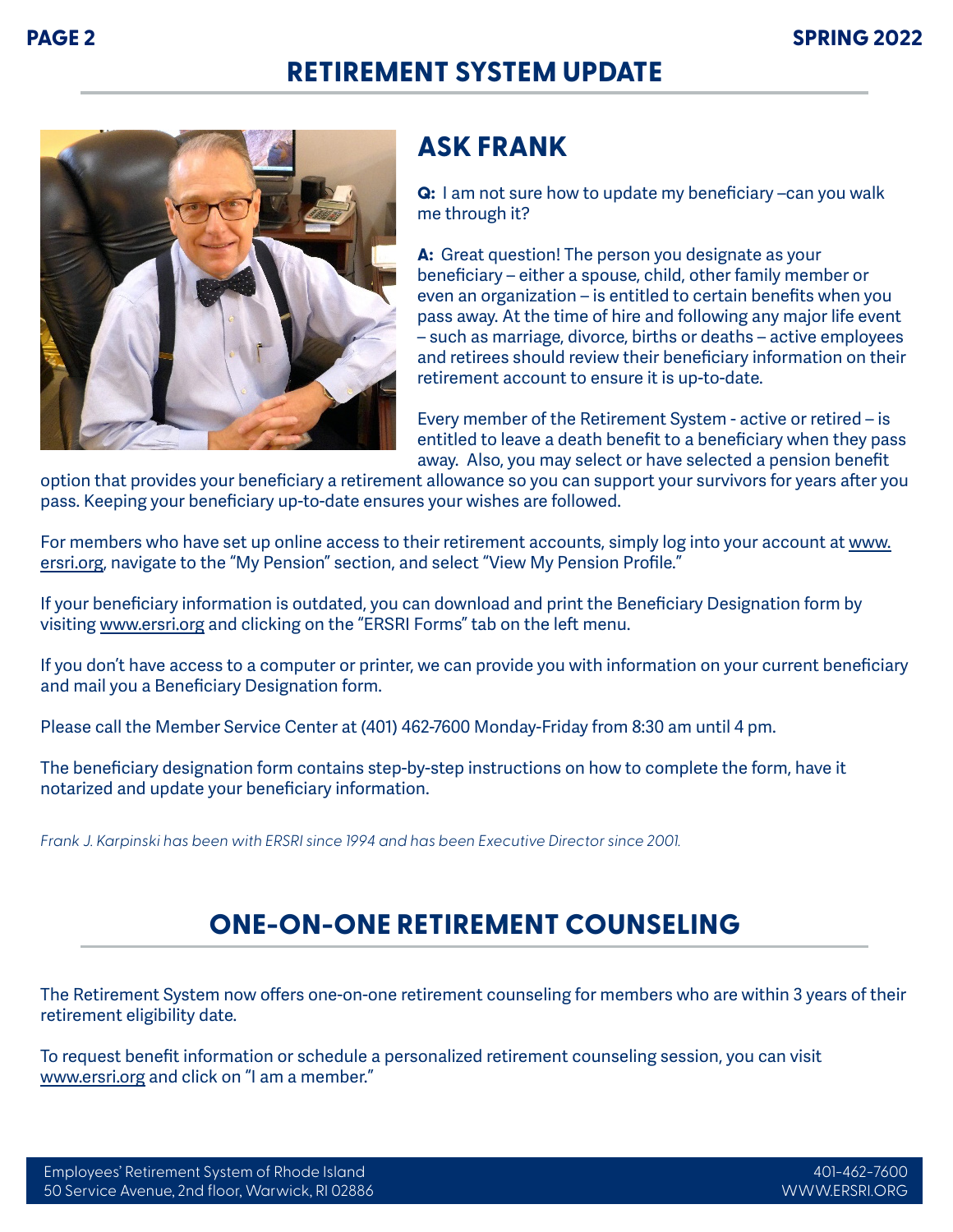#### **INVESTMENT UPDATE**

The pension fund ended the 2021 calendar year with a new all-time high of \$10.79 billion in assets, with an annualized return of 17.27% outperforming 92% of public pension funds across the country during the year.



Note: all performance is reported on "net of fees" basis

"My mission as Treasurer is to support economic opportunity and financial stability, including by strenghtening the pension fund that thousands of Rhode Island families rely on for retirement security. Despite COVID-related market volality, the funded status of the plan grew to 63.9%, the highest level since 2008, at the end of the fiscal year."

Additional information about the fund, including the "Back to Basics" investment strategy, performance, and detailed information about its managers are published online as part of Treasurer Magaziner's Transparent Treasury initiative at investments.treasury.ri.gov.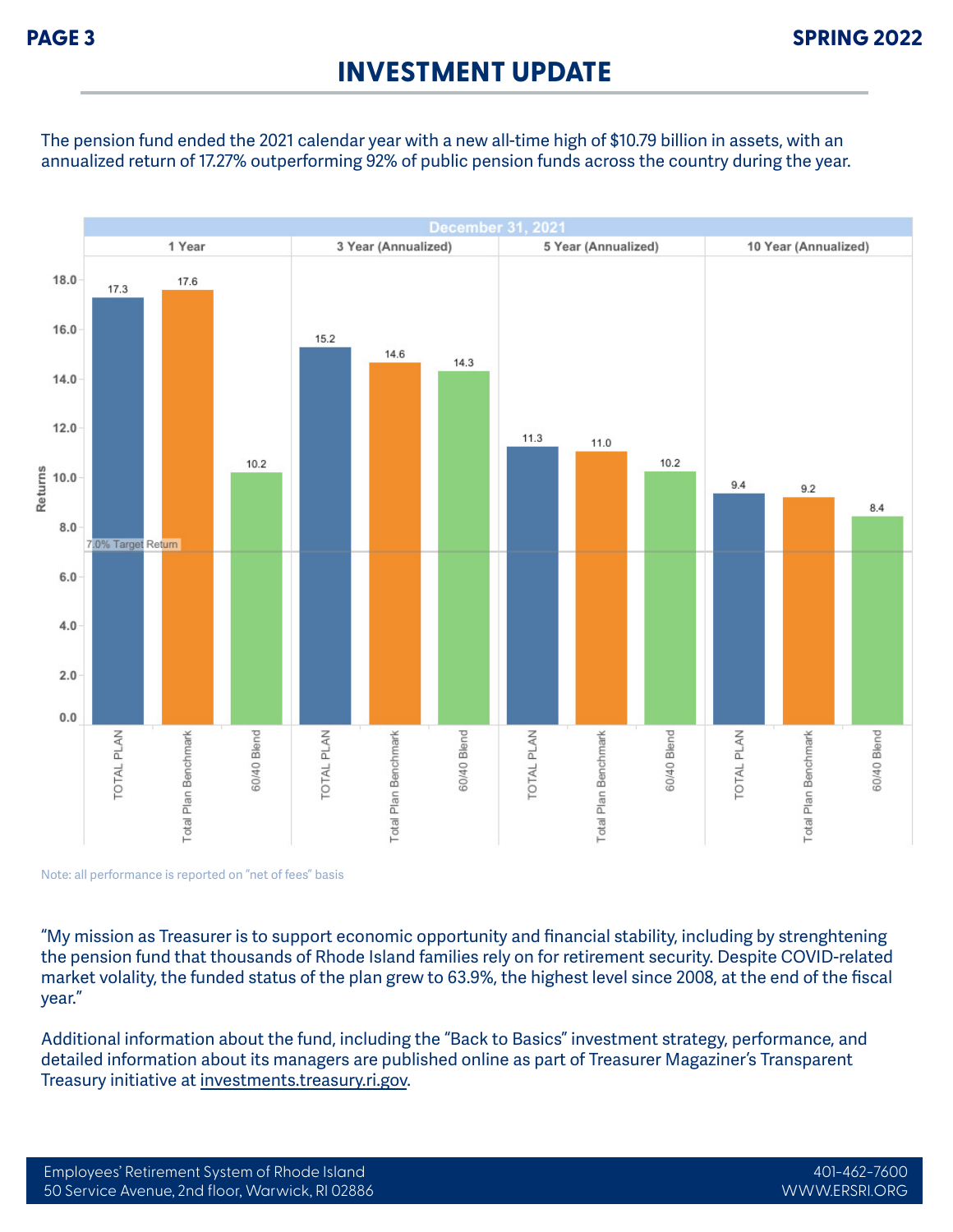# **MEMBER PROFILE**



## **MARK WARREN**

Mark Warren has worked for the State of Rhode Island for over 10 years, beginning his career as part of the maintenance staff, at what is now the Arrigan Rehabilitation Center, an outpatient rehabilitation facility which provides services in conjunction with the State's Workers' Compensation System.

"I was originally working there part-time and found out that a similar full-time position was opening at the State House. It was a third shift position, which wasn't what I really wanted – but it was a full-time job, which I needed. I came to the State House in 2012 and worked as part of the third shift maintenance team for two and a half years, before a position on the first shift opened up," Mark said.

In the 10 years that he has been working at the State House, Mark has played an important, mostly-behind-the-scenes role as part of the team that ensures the smooth operation of the building. Beyond the day-today upkeep of the State House, a historical landmark which was built in 1903, the Division of Capital Asset Management & Maintenance is responsible for setting up for events – often many times each day.

"The first Inauguration I worked on was amazing. It was outside, and it was beautiful and solemn. I remember that the dedication of our 9/11 memorial was so important to the healing process for Rhode Islanders, and our team worked very hard to get every detail of that event just right. And then there is Christmas! The State House is always stunning, and it gives me joy to work on decorating year after year," Mark added.

The COVID-19 pandemic paused all of that activity for nearly a year.

"The pandemic was wild because the building seemed almost completely empty. 90% of the time we were here it seemed like we, and the Capitol Police, were the only ones here. I was so used to seeing the State House packed, and with constant activity. It was not normal. It was eerie."

In addition to working at the State House, Mark has made a commitment to giving back to his community through his work at Emmanuel House, a homeless shelter in Providence. The work is very personal to him, as he has been in recovery since 2003, one day at a time.

"Especially during the pandemic, staying connected with my sponsor and my friends in recovery was a blessing. I'm so grateful to be able to help someone else. The folks at Emmanuel House were especially isolated, so having meetings with them was good for them - and for me."

Being open about his recovery is important to Mark. It's part of his identity, and he wants to do his part to reduce the stigma of addiction, which prevents too many people from getting the help they need.

"My recovery is just one part of my identity. I've been open about it for a long time. I have close friends, people in my support system, who helped me understand that I didn't need to be ashamed. I know that my willingness to talk about recovery provides an opportunity to have important conversations with people who are struggling and need help with that first step," Mark concluded.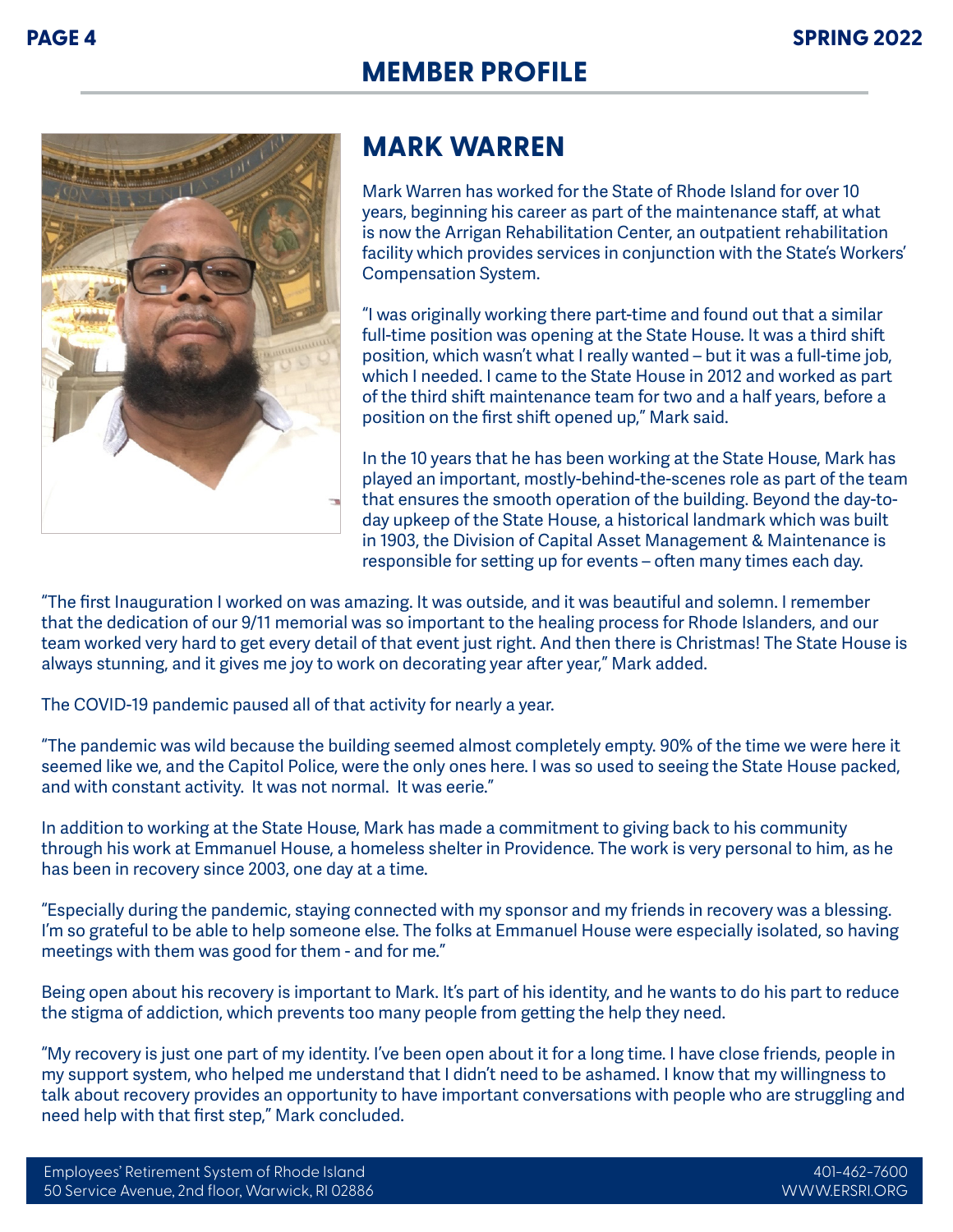#### **UNCLAIMED PROPERTY**



Each year, the Treasurer's Office recovers millions of dollars of Rhode Islanders' unclaimed property. Unclaimed property is money and other assets previously held by businesses, banks, landlords, safe deposit boxes and utility companies that never made it to the rightful owners. Often times this money is owed by companies to Rhode Islanders as refunds or other payments, but due to changes of address or other glitches, the money is never delivered to the rightful owner and the company is required to turn it over to the Treasurer's Office.

Unclaimed property is kept safe by the Office of the General Treasurer's Unclaimed Property Division until it can be returned to its rightful owners.

In 2021, the Office of the General Treasurer returned more than \$13.7 million to over 17,000 Rhode Islanders.

In 2017, Treasurer Magaziner launched YOUR MONEY, an automated program through which unclaimed property checks are sent automatically, with no paperwork required to many recipients. In the height of the COVID-19 pandemic, Treasurer Magaziner launched a special YOUR MONEY initiative to reunite small businesses and nonprofits with their unclaimed property. Over 70,000 Rhode Islanders – many of whom didn't even know they were owed money until they received a check in the mail - have automatically be reunited with their missing money since the program launched.

Although the system is now automated, in many cases, all Rhode Islanders are still encouraged to check the online Unclaimed Property database to see if any money is owed to you, and to submit a claim. Searching for and claiming your missing money is easy and always free. Visit: www.FindRIMoney.com

If you need assistance, you can call the Unclaimed Property Division at (401) 462-7676. You can also look for the team in the community this spring and summer – at the beach, cultural festivals, farmers markets, food truck nights, and senior centers.



#### **SCAM ALERT**

The Office of the General Treasurer has learned about fraudulent text messages that notify people that they may have Unclaimed Property and asks them to click a link. The Unclaimed Property Division does not communicate with the public via text message. Any text messages regarding Unclaimed Property should be treated with extreme caution. We suggest that you delete these messages and do not click on the link.

Additionally, reuniting with your money and property is always free. If any website or offer to receive your Unclaimed Property back tries to collect a fee, it may be a scam – go instead to Rhode Island's official Unclaimed Property website, www.FindRIMoney.com.